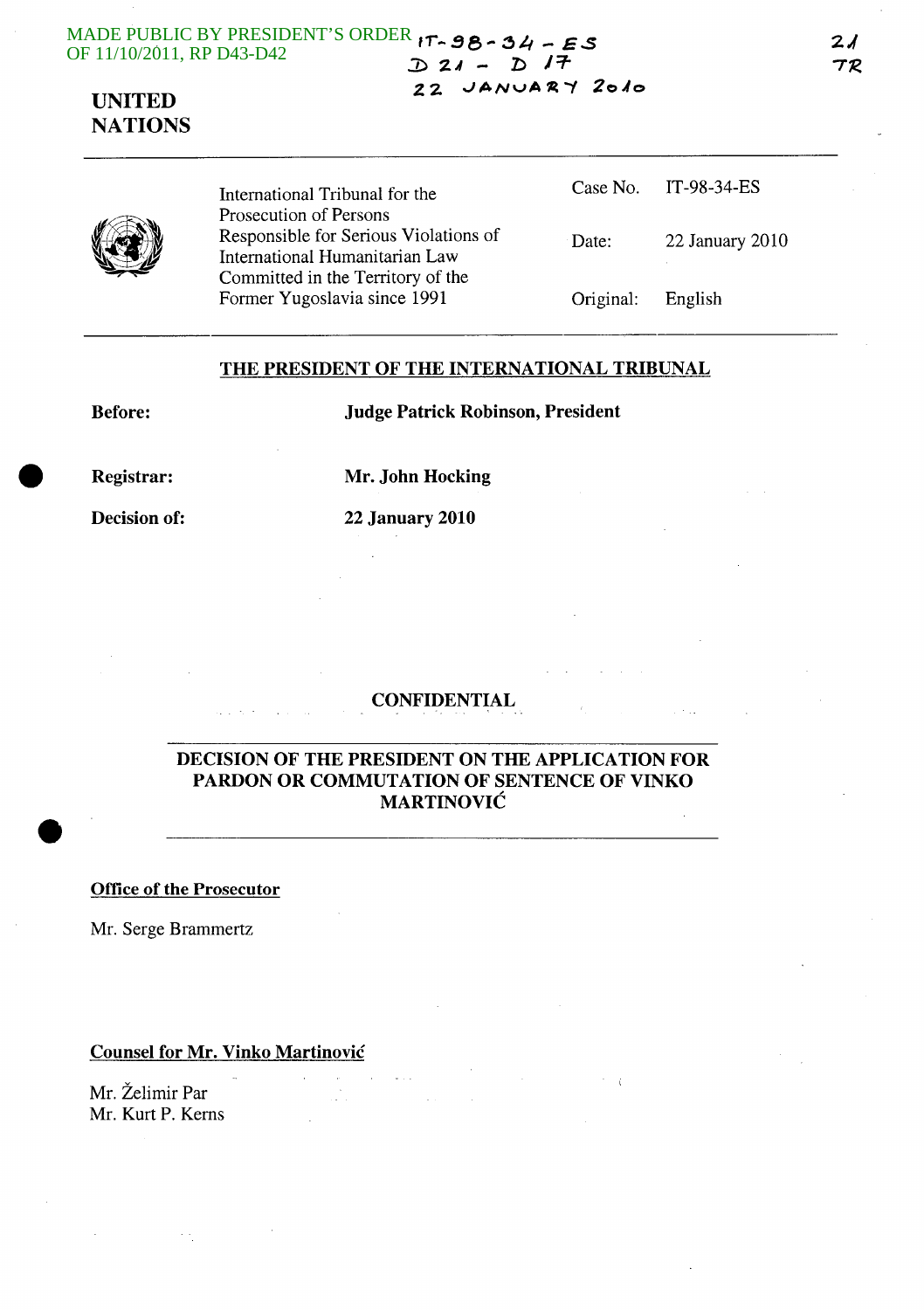1. On 27 February 2009, counsel for Vinko Martinovic (Mr. Martinovic) filed a confidential request seeking early release ("Motion"), including a copy of a decision rendered by the Appeals Court of Rome ("Italian Appeal Decision").<sup>1</sup> In this instance, the notification envisaged by Rule 123 of the Rules of Procedure and Evidence ("Rules") was made by Mr. Martinovic personally. While the Rules do not specifically recognize the right of a convicted person to make this application in his personal capacity, past practice of this Tribunal has been to deal with such an application in accordance with the Rules applicable to notifications pursuant to Rule 124 of the Rules. <sup>2</sup>

2. On 4 March 2009, I requested that the then Acting Registrar ("Registrar") obtain the relevant reports from the enforcing State and the Office of the Prosecutor, as prescribed under Article 2 of the Practice Direction on the Procedure for the Determination of Applications for • Pardon, Commutation of Sentence, and Early Release of Persons convicted by the International Tribunal ("Practice Direction").<sup>3</sup> On 20 March 2009, the Registrar informed me that pursuant to my request, he would request and collate the relevant information. The Registrar also informed me that there is a discrepancy between the Italian Appeal Decision and the Judgement of the Appeals Chamber of the International Tribunal<sup>4</sup> with regard to the date that Mr. Martinovic began serving his sentence. Specifically, the Registrar explained that pursuant to the Appeals Chamber Judgement, Mr. Martinovic is entitled to credit for time spent in detention since 9 August 1999, the date of his transfer to the International Tribunal. However, the Italian Appeal Decision indicates that Mr. Martinovic is entitled to credit for time served since 26 February 1997.<sup>5</sup> The Registrar had previously explained that 26 February 1997 is the date of Mr. Martinović's arrest in Croatia in relation to separate ongoing domestic proceedings.<sup>6</sup> Furthermore, the Registrar noted that then President Pocar and the Italian authorities were both informed of this discrepancy prior to Mr. Martinovic's transfer to Italy in 2008. Attached to his memorandum, the Registrar included a copy

 $\mathbf 1$ 

<sup>I</sup>*Prosecutor* v. *Mladen Naletilic and Vinko Martinovic,* Case No. IT-98-34-ES, *Confidential* Motion to Credit Vinko Martinovic for Time Already Served, 26 February 2009, p. 9.

<sup>&</sup>lt;sup>2</sup> See Confidential Decision of the President on the Application for Pardon or Commutation of Sentence of Milorad Krnojelac, 12 November 2008, para. 1 ("Decision on Third Application"); *Prosecutor* v. *Predrag Banovic,* Case No. IT-02-65/l-ES, *Confidential* Decision of the President on Commutation of Sentence, 4 September 2007, para. 4; *Prosecutor* v. *Drago Josipovic,* Case No. IT-95-16-ES, *Confidential* and *Ex Parte* Decision of the President on the Application for Pardon or Commutation of Sentence of Drago Josipovic, 30 January 2006, paras 4 and 6; *Prosecutor* v. *Stefan Todorovic* Case No. IT-95-9/1-ES, Decision of the President on the Application for Pardon or Commutation of Sentence of Stefan Todorovic, 22 June 2005, para. 5.

<sup>3</sup> IT/l46/Rev.l, 15 August 2006. Note that a revised practice direction was issued on 1 September 2009. *See*  ITI146/rev.2. *See also* Memorandum from the President to the Registrar dated 4 March 2009.

<sup>4</sup>*Prosecutor* v. *Mladen Naletilic and Vinko Martinovic,* Case No. IT-98-34-A, Judgement, 3 May 2006 ("Appeals Chamber Judgement").

*<sup>5</sup> See* Memorandum from the Registrar to the President dated 20 March 2009

*<sup>6</sup> See* Email from the Registry to the President dated 26 February 2009.·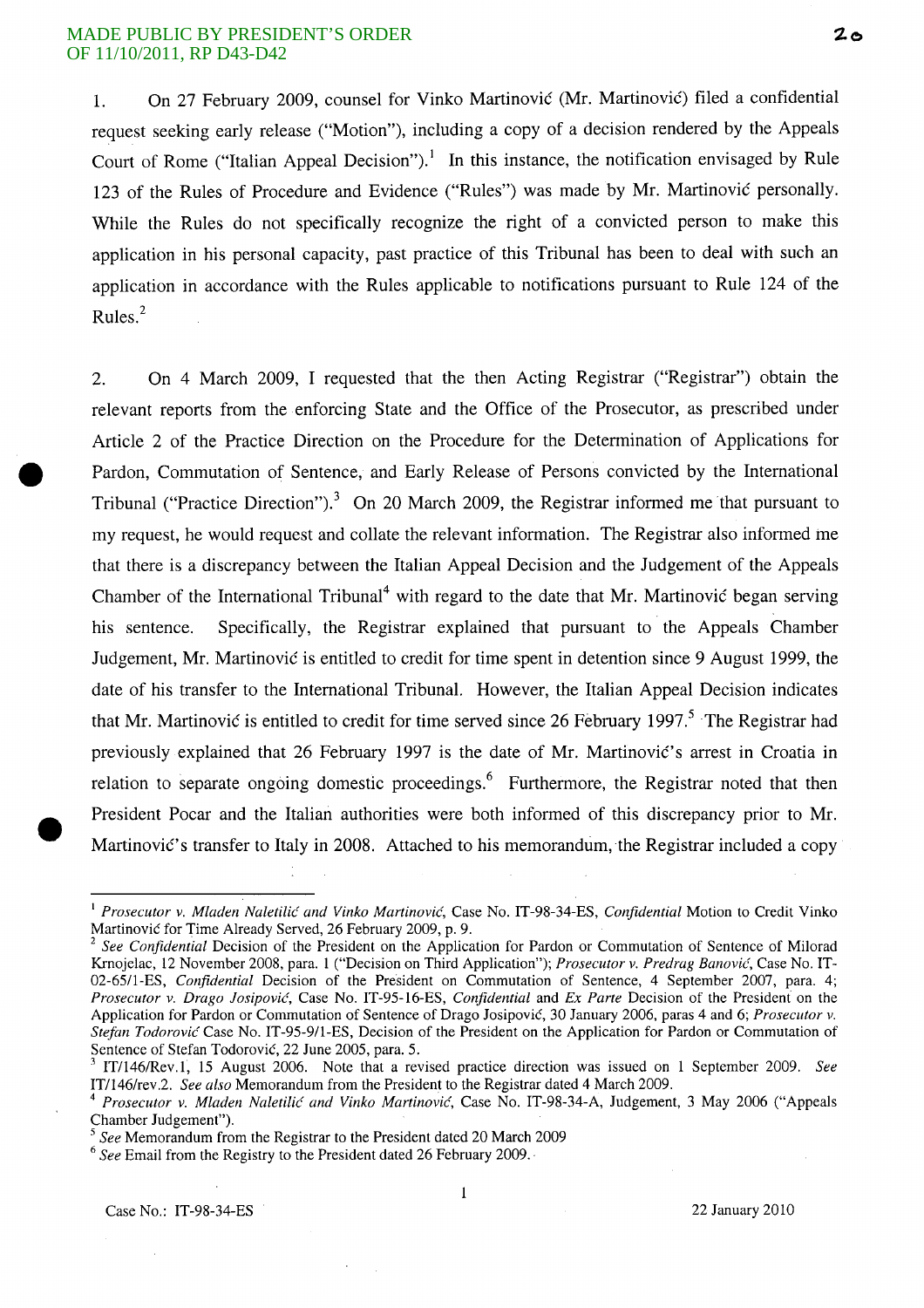of relevant correspondence in this regard, which was sent to the Embassy of Italy on 13 March 2008.<sup>7</sup>

3. On 7 May 2009, and again on 19 June 2009, noting that the Motion was still outstanding, I asked the Registrar to follow up with the Italian authorities and forward the relevant reports as soon as possible.<sup>8</sup> As requested, the Registrar followed up with the Italian authorities on 18 May 2009 and 23 June 2009, respectively. Furthermore, on 29 June 2009, the Registrar informed me that in a meeting with the Italian authorities on 25 June 2009, he was told that the delays in relation to Mr. Martinovic's Motion were due to the fact that the Enforcement Agreement concluded between the United Nations and Italy ("Enforcement Agreement")<sup>10</sup> does not regulate situations, such as in the instant case, whereby a convicted person petitions the President directly for early release and the President inquires about the status of that person under national law. Rather, under Article 3(3) of the Enforcement Agreement, if the convicted person is entitled to conditional release under applicable national law, the Minister of Justice will notify the President who will determine whether early release is appropriate. Additionally, under Italian law, decisions on conditional release fall under the authority of the Italian judiciary, which can only be seized of such a request by the convicted person directly. The Italian authorities informed the Registrar that Mr. Martinovic had only recently submitted his Motion to the proper Italian judicial authority.<sup>11</sup>

4. On 19 August 2009, I again requested the Registrar to follow up with the Italian authorities and to forward the relevant information as soon as possible.<sup>12</sup> On 27 October 2009, pursuant to Articles 2(b) and 2(c) of the Practice Direction, the Deputy Registrar forwarded a medical report and a behavioural report received from the Italian prison authorities as well as a submission prepared by the Prosecutor of the International Tribunal.<sup>13</sup>

5. On 1 December 2009, the Registry informed me via email that on 30 November 2009, the Embassy of Italy had forwarded the Registry documents from the Ministry of Justice and Court of Appeal in Rome regarding Mr. Martinovic's Motion, that the documents had been sent for

<sup>7</sup>*See* Memorandum from the Registrar to the President dated 20 March 2009.

<sup>8</sup>*See* Memorandum from the President to the Registrar dated 7 May 2009; Memorandum from the President to the Registrar dated 19 June 2009.

<sup>&</sup>lt;sup>9</sup> See Memorandum from the Registrar to the Ambassador of the Republic of Italy dated 18 May 2009; Memorandum from the Registrar to the Ambassador of the Republic of Italy dated 23 June 2009.

<sup>&</sup>lt;sup>10</sup> See Agreement Between the Government of the Italian Republic and the United Nations on the Enforcement of Sentences of the International Criminal Tribunal for the Former Yugoslavia, 6 February 1997 ("Enforcement Agreement").

<sup>11</sup>*See* Memorandum from the Registrar to the President dated 29 June 2009.

<sup>&</sup>lt;sup>12</sup> See Memorandum from the President to the Registrar dated 19 August 2009.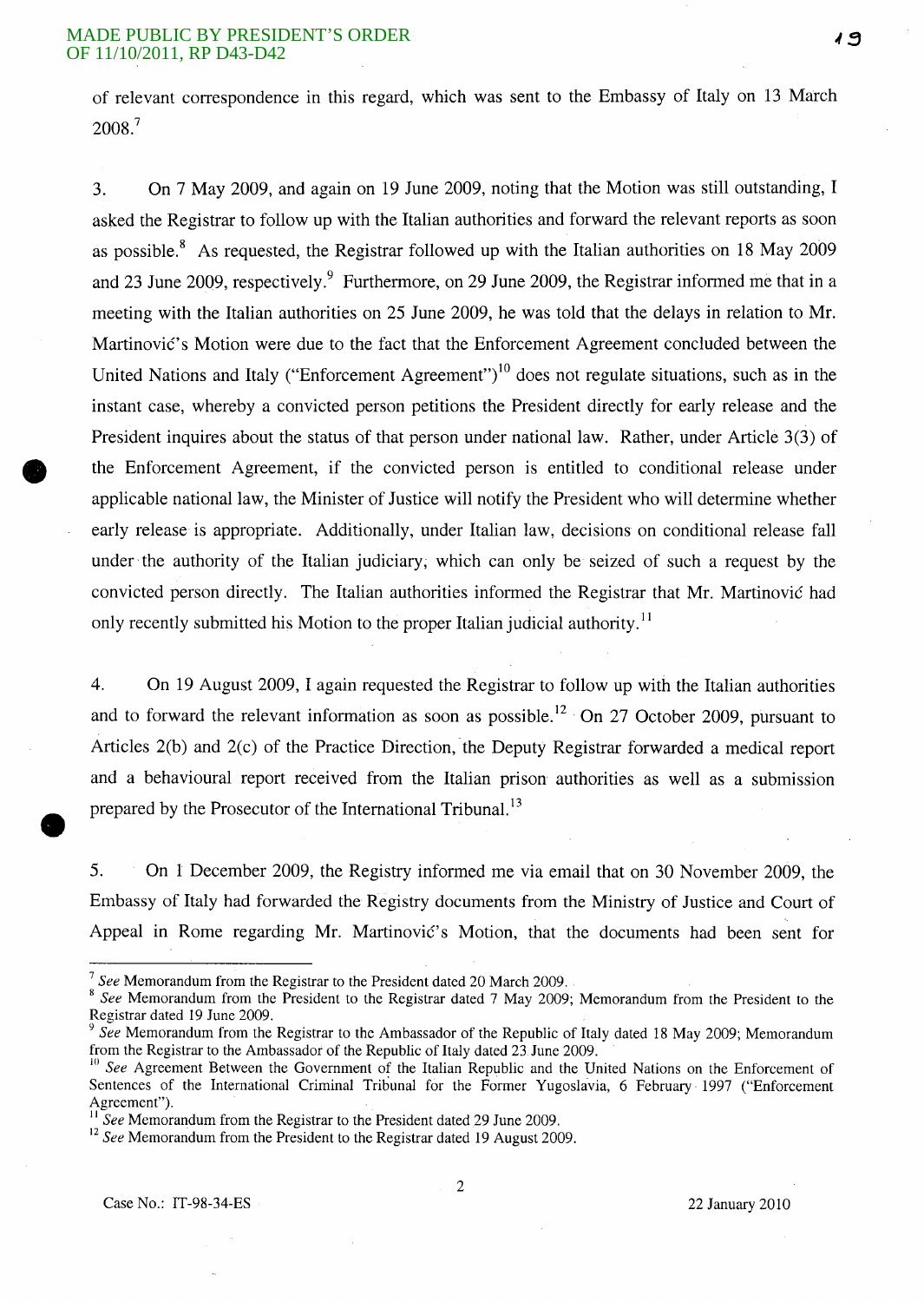translation into English, and that they would be forwarded to me once the translation was received. The Registry forwarded me the English translation, including a Note Verbale from the Italian Embassy,  $^{14}$  on 14 January 2010.<sup>15</sup>

## **I. BACKGROUND**

6. The initial indictment against Mr. Martinovic and his co-accused, Mladen Naletilic, was issued on 18 December 1998.<sup>16</sup> Mr. Martinović, who was detained in Croatia, was transferred to the International Tribunal on 9 August 1999 pursuant to a decision by the Zagreb County Court issued on 8 June  $1999$ .<sup>17</sup>

7. On 31 March 2003, Trial Chamber I issued its Judgement, sentencing Mr. Martinovic to 18 years' imprisonment, subject to credit pursuant to Rule 101(C) of the Rules for time served since 9 August 1999, the date he was taken into custody.<sup>18</sup> On 3 May 2006, the Appeals Chamber affirmed Mr. Martinović's sentence.<sup>19</sup>

## **11. SUBMISSIONS**

8. In his Motion, Mr. Martinovic requests an order commuting his sentence to twelve years, which represents two-thirds of his original sentence; and accordingly releasing him from prison on 26 February 2009.<sup>20</sup> In support of his Motion, Mr. Martinovic relies upon the Italian Appeal Decision, which found that Mr. Martinovic was sentenced to a term of 18 years of imprisonment and began serving that sentence on 26 February 1997.<sup>21</sup> He further submits that he has been rehabilitated during his twelve years in prison and that the International Tribunal routinely grants convicted accused credit for such rehabilitation by commuting sentences.<sup>22</sup>

### **Ill. DISCUSSION**

9. Pursuant to Article 28 of the Statute of the International Tribunal and Rule 123 of the Rules, a convicted person's application for pardon or commutation of sentence can only be granted where

18

<sup>13</sup>*See* Memorandum from the Deputy Registrar to the President dated 27 October 2009.

<sup>&</sup>lt;sup>14</sup> See Letter from the Embassy of Italy dated 30 November 2009 ("Note Verbale").

<sup>&</sup>lt;sup>15</sup> See Memorandum from the Deputy Registrar to the President dated 14 January 2010.

<sup>16</sup>*Prosecutor* v. *Mladen Naletilic and Vinko Martinovic,* Case No. IT-98-34-I, Indictment, 18 December 1998 ("Indictment").

Trial Judgement, paras 761 and 770; Appeal Judgement, para. 595.

<sup>&</sup>lt;sup>18</sup> Trial Judgement, paras 769-770.

<sup>&</sup>lt;sup>19</sup> Appeal Judgement, p. 208.

<sup>20</sup> Motion, pp. 11-13.

<sup>21</sup> Motion, pp. 9-10.

 $22$  Motion, p. 11.